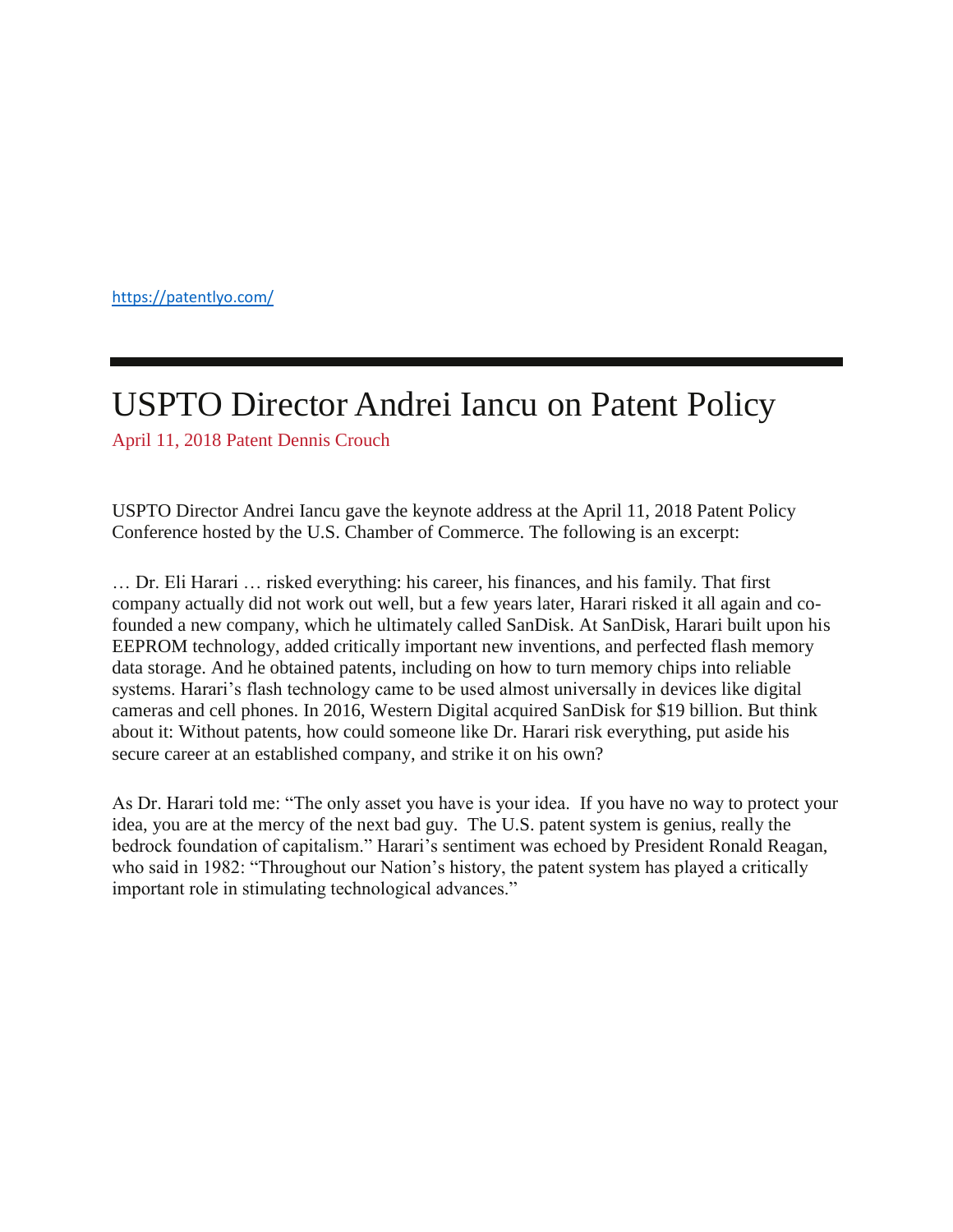How true that is.

Yet today, our patent system is at a crossroads. For more than just a few years, our system has been pushed and pulled, poked and prodded. The cumulative result is a system in which the patent grant is less reliable today than it should be. This onslaught has come from all directions: There has been major reform legislation, and proposed legislation. There have been massive changes brought about by major court cases. And the USPTO itself has taken a variety of actions in an effort to implement these changes. Plus, importantly, the rhetoric surrounding the patent system has focused relentlessly on certain faults in, or abuses of, the system—instead of the incredible benefits the system brings to our nation. …

Still, we are at an inflection point with respect to the patent system. As a nation, we cannot continue down the same path if we want to maintain our global economic leadership. And we will not continue down the same path. This administration has a mission to create sustained economic growth, and innovation and IP protection are key goals in support of that mission. So, how do we reverse the trend? The good news is that reclaiming our patent leadership status is within reach.

For today, let me focus on two principal points:

- (1) Creating a new pro-innovation, pro-IP dialogue, and
- (2) Increasing the reliability of the patent grant.

First, we must change the dialogue surrounding patents. … [A] successful system must be defined by its goals, aspirations, and successes. Obviously, errors in the system should be corrected. And no abuse should be tolerated. Errors and abuse should be identified and swiftly eliminated. However, the focus for discussion, and the focus for IP policy, must be on the positive. We must create a new narrative that defines the patent system by the brilliance of inventors, the excitement of invention, and the incredible benefits they bring to society. And it is these benefits that must drive our patent policies. …

But, how exactly do we translate this into a better patent system? Here's a start: when we write, interpret, and administer patent laws, we must consistently ask ourselves: Are we helping these inventors? Whether it's an individual tinkering in her garage, or a team at a large corporation, or a laboratory on a university campus—we must ask ourselves: are we helping them? Are we incentivizing innovation?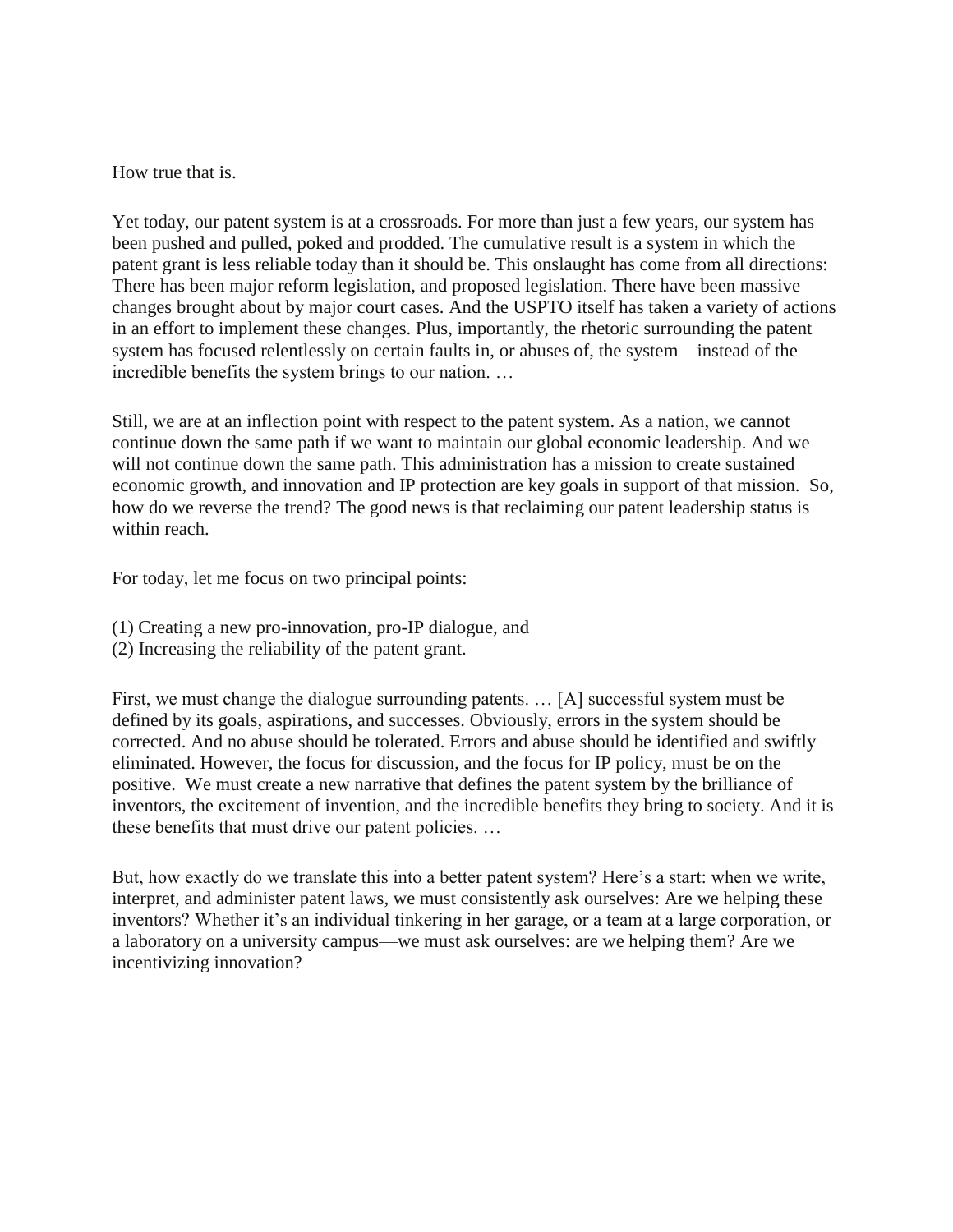And that brings me to my second principal point for today: increasing the reliability of the patent grant. Because that is key to incentivizing innovation. Without reliable patents, inventors like Dr. Eli Harari are less likely to risk it all in order to bring their new concepts to the market. As I said at my Senate confirmation hearing: "When patent owners and the public have confidence in the patent grant, inventors are encouraged to invent, investments are made, companies grow, jobs are created, science and technology advance." … [The Chamber] report identifies two principal reasons for the increased uncertainty (or lower reliability) of our patents:

(1) Patentability Standards, or more specifically, patent subject matter eligibility pursuant to 35 USC Section 101; and

(2) Opposition procedures, namely, the post-grant procedures, such as IPR, that were established by the America Invents Act.

Let me address each of these in turn.

First, our current law surrounding patentable subject matter has created a more unpredictable patent landscape that is hurting innovation and, consequently, investment and job creation. Recent cases from the Supreme Court – Mayo, Myriad, and Alice – have inserted standards into our interpretation of the statute that are difficult to follow. Lower courts applying these cases are struggling to issue consistent results. Patent lawyers trying to advise their clients are, in turn, struggling to predict the outcome with respect to certain patents. And examiners at the USPTO must spend increased amounts of time addressing this challenging issue. The current standards are difficult for all: stakeholders, courts, examiners, practitioners, and investors alike. Systemwide, a significant amount of time is being spent trying to figure out where the lines should be drawn, and what's in and what's out. And multiple people looking at the same patent claims often have trouble agreeing on, and predicting, the outcome. Something must be done. To be sure, we must and will apply Supreme Court law faithfully. This does not mean, however, that more cannot be done to increase clarity and predictability. Of course, given our statutory mandate, there is only so much that the USPTO can do. But within that mandate, we will do everything we can. Currently, we're actively looking for ways to simplify the eligibility determination for our examiners through forward-looking guidance. Through our administration of the patent laws, which we are charged to execute, the USPTO can lead, not just react to every new case the courts issue.